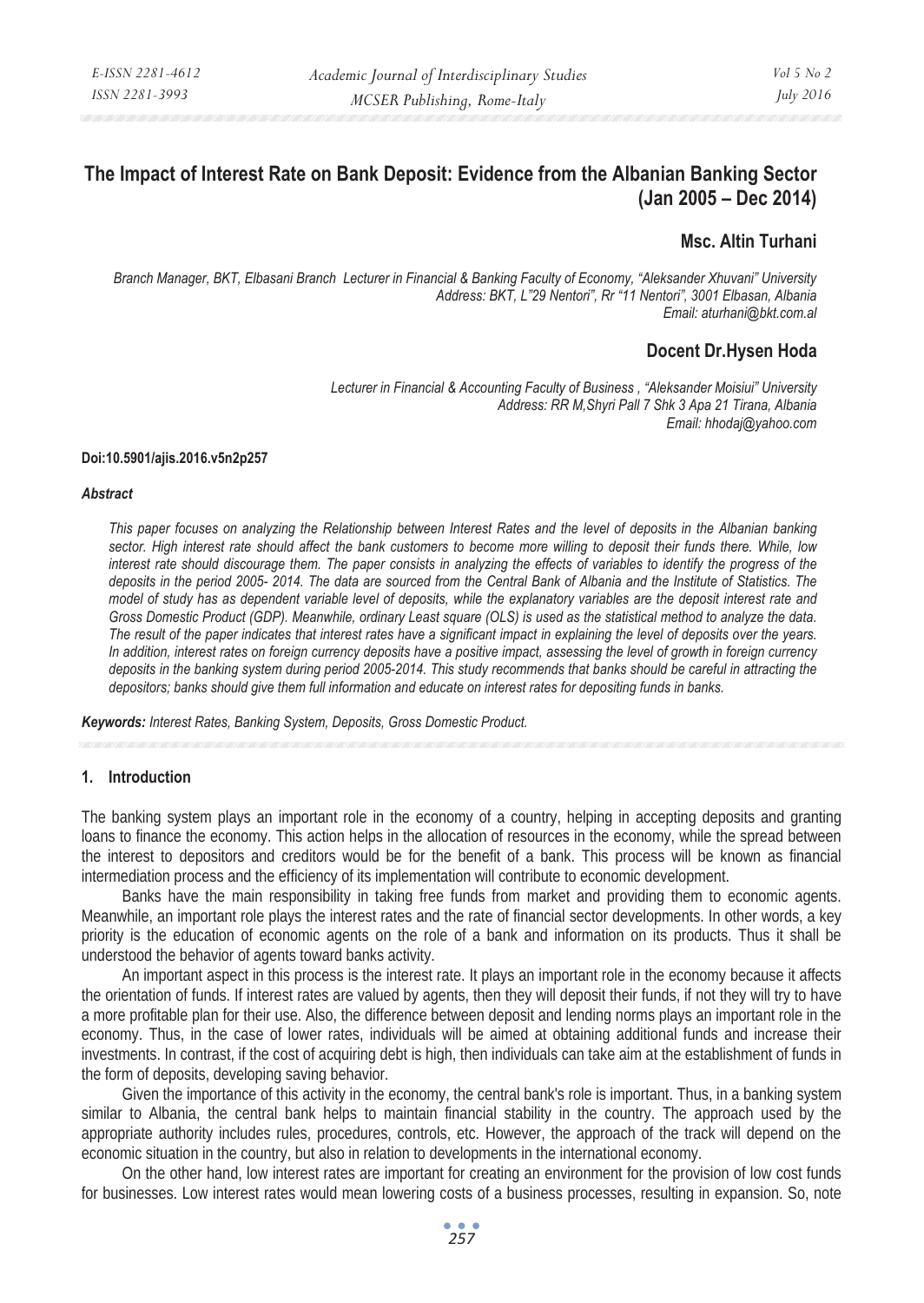| E-ISSN 2281-4612 | Academic Journal of Interdisciplinary Studies | $Vol_5$ No 2 |
|------------------|-----------------------------------------------|--------------|
| ISSN 2281-3993   | MCSER Publishing, Rome-Italy                  | July 2016    |

that the performance of interest rates is important both for individuals who need to file, but also for those agents who seek sources for financing.

Studying the impact of interest rates on the deposits performance is important because it will affect the behavior of economic agents, orienting them in making a decision to deposit or not. However, in the decisions of an agent to act affect a number of factors, which are influenced by the structure of the banking sector development.

A number of factors affect the behavior of an individual to deposit its funds in a designated bank. Some of the factors are: deposit interest rates which affect the behavior of customers to save; the wage level in the country which affects the evaluation of budget requirements for the agents; the performance of financial indicators of a bank that will affect perceptions of the effectiveness of the bank's management decisions; the power of the relevant institutions in the management and control of the effectiveness of different processes; etc. However, these factors will be taken in directly to their role in the change of the interest rates, because they are not subject in this research study.

In this way, the study of the impact of interest rates appears important in the assessment of the level of deposits. The main research question is: Is there any significant relationship between interest rate and bank deposits? What effect have interest rates at the level of deposits in the banking system in Albania?

Research methodology is based on assessment of a sample panel of 16 banks in the period from the first quarter of 2005 to the last quarter of 2014. The main aim of the research is to analyze impact of interest rates on the progress of the deposits in the banking system in Albania. The results obtained can help in understanding the behaviour of interest rates to depositor behaviour, by promoting the creation of effective policies in attracting deposits.

The research is structured in this way. In Section 2 will take place in a literature review. Section 3 describes the performance indicators under study in the banking system in Albania. Section 4 coincides with the description of the data obtained in the study and the methodology used, while in Section 5 will be presented the main results identified through linear regression model. In section 6 will discuss the results of the study, and in section 7 will be presented the conclusions of the research.

## **2. Literature Review**

Banks play an important role in the financial market. However, to function normally, they must be safe and be perceived as such. In contrast, depositors will seek to withdraw their deposits, creating a panic situation for the bank. Diamond and Dybvig (1983) argue that the way the depositors make their decisions are different, making important to study their behavior and the effect they have on the assessment of a bank.

In their paper, the authors Iyer and Puri (2007) point out that the relationship established between an agent and the bank is important in explaining the decision making for the future actions. Several factors such as: the influence of other persons; depositors life expectancy agreement with the bank in connection with bank products; the perception of the deposit insurance system; the performance of interest rates; etc. influence the decision making of depositors in the assessment of a bank. In this way, the study of the decision making of depositor matter in explaining the evolution of the deposits level over the years.

A certain number of factors affecting the confidence to put deposit fund to a bank, are influenced by agents characteristic. Thus, an important factor is the level of income. Also, an important factor is the benefit you will receive, and the individual decides whether to invest his funds in a bank. The benefit obtained will be the deposit interest rate. In other words, a higher interest rate will offer more benefits, affecting his behavior to save.

Another aspect has to do with changing the bank and invest the money in other banks. According to Kemplerer, change can be a difficult process, because the costs to be paid in this case (Klemperer, 1987). In his paper, the author identifies that a depositor, on average, holds his deposits in a bank, for a period of about 10 years. This conclusion means that the establishment of the deposit agreement is a long-term source of funding for the bank.

A negative aspect of treatment not to change banks, can affect the returns received for depositors. Consequently, it is identified that banks offer higher interest rates on new opened deposits, than to depositors who have established a long-term relationship with the bank. One factor that affects the decision making of depositors in the presence of information asymmetry is to operate, in addition to knowledge of the costs that may be faced (Stiglitz and Weiss, 1981).

Thus, the determination of interest rates is a complex process, due to the effects or consequences of future developments in the banking market. Several studies in the literature are based on the model presented in the papers of authors Diamond and Dybvig (1983) to assess the relationship between different economic variables over the years. For example, Waldo (1985) aims to explain the economic changes observed by Friedman and Schwartz, based on the model presented in the paper of the authors Diamond and Dybvig.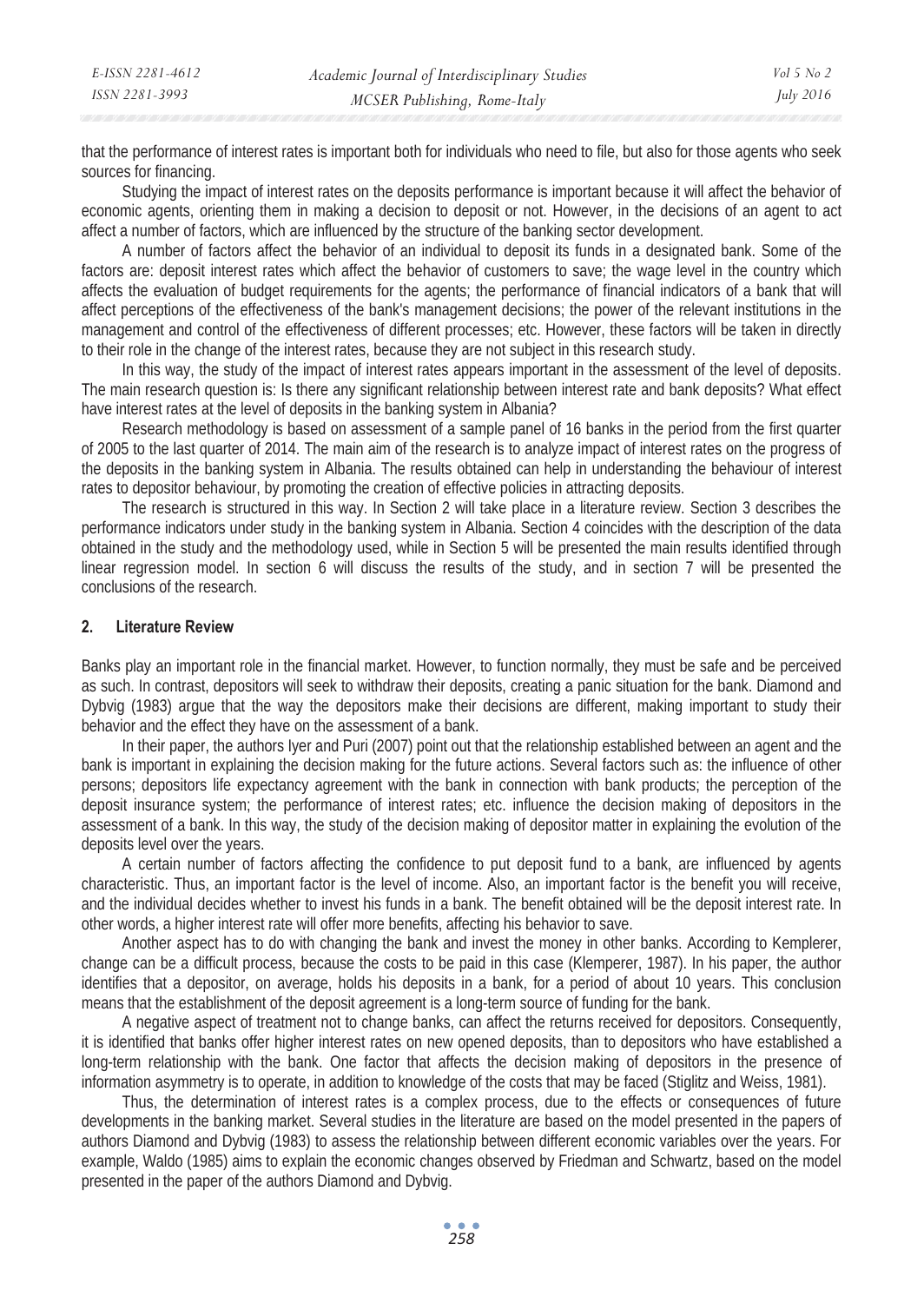| E-ISSN 2281-4612 | Academic Journal of Interdisciplinary Studies | Vol 5 No 2       |
|------------------|-----------------------------------------------|------------------|
| ISSN 2281-3993   | MCSER Publishing, Rome-Italy                  | <i>July 2016</i> |

According to the results of the paper, the aim of increasing the interest rate on short-term is to meet deposit withdrawals by investing in securities with long-term maturities. Meanwhile, the decline in the ratio of total deposits to the level of currency deposits results because the losses of banks in the early sale of securities. Depositors intend to invest in foreign currency to avoid or to protect against a possible exchange risk. So, in a period of panic, conversion of deposits in foreign currency serves as a protective measure to changes in the local currency.

D'Amato et al. (1997) identifies that the depositors will be encouraged to convert their deposits into foreign currency, avoiding the continued decline in the value of assets. So, an important factor would be the change of the exchange rate. Also, the change of the exchange rate can lead to higher credit risk, affecting the solvency of the bank's creditors or by changing the interest rate required for economic agents.

Numerous studies identified in literature were conducted in developed countries. Their goal is focused on explaining the decision making of depositors to the bank in explaining the crisis period, and to indentify the policies pursued to attract funds available in the market which will affect bank's liquidity. However, numerous studies have been carried out even in developing countries, aiming to assess the behavior of depositors against the risk decisions undertaken by the management of the bank.

Developments in the global market and the importance of financial market development in developing countries stimulate the empirical studies in these countries. Some studies focus on the treatment of depositors by analyzing the behaviour of change in the price level, respectively interest rate deposit (Flannery, 1998). Studies by this methodology identifies the depositors (mainly uninsured depositors) require higher rates of interest. Flannery (1998) argues that interest rates will serve as additional benefits required to cover part of the additional risk management undertaken by the respective banks. It was also identified that banks which have a lower rating system, and provide more speculative financial instruments, they should be offered a higher interest rate.

Other studies conducted in America have given similar results. Thus, Cook and Spellman (1994) concluded that the interest rate on deposits will reflect the changes in the main financial indicators of the bank (the ratio of the low capital on assets, increase the ratio of non-performing loans and the reduction ratio return on assets total). Changes in deposit interest rates will affect the decisions of depositors to change the level of their deposits in the bank, and take action in order to save their resources.

An important work, according to this methodology, the paper identified Martinez Peria and Schmukler, published in 2001. The work consists of analyzing the change of the amount of deposits in three Latin American countries (Argentina, Chile and Mexico). In conclusion, the paper verified a reduction in the amount of deposits, as well as increasing the interest rate on deposits under the banking indicators increased report on problem loans and reduced liquidity. An important recommendation of the paper is related to the growing importance of the decisions of the bank by depositors, who can influence the emergence of a banking panic in the case of decisions with high risk by banks.

An important aspect in the treatment of the deposit market relates to the decisions of various banks to promote the attraction of depositors in order to increase their capital. Meanwhile, each bank may run on other banks of the system, ensuring a fixed rate of return to depositors. In this way, banks can invest resources in certain risk investments. If these investments will be successful, then the banks can offer higher rates of return; otherwise, they would constitute the cost of investment, plus the cost of claims of depositors (Berger et al., 2005).

In this way, the deposit interest rates can serve as information for the affectivity of bank decisions. Berger et al. (2005) in their paper analyzed the relationship between a bank capital and decisions on the amount of loans granted. Results identified the banks that have sufficient resources to invest carefully, keep a fixed rate of capital reserve to cover the negative results from investments. Thus, higher interest rates, or moderate risk investments may be negatively evaluated signals from depositors.

The relationship between the bank's capital and deposit rates will reflect in their investment decisions. These actions will affect the bank's ability to attract deposits. Small capital banks may affect the withdrawal of depositors) offering a higher interest rate on their deposits. However, the high interest rates charged by banks may serve as information on the activities of bank depositors. Meanwhile, depositors would react if bank capital to assets ratio low; which, to avoid the negative behavior of depositors, will react by increasing the level of the report.

Studies conducted in developing countries assess the problems of the banking market, or factors affecting financial stability. Mostly, agent's decision in the financial market is based on incomplete information. Vives (2006) argues that various factors, such as lack of information and the high cost of providing it, not strong rules or the size of the bank, affect the problem of incomplete information. These decisions, if taken by depositors will not fully reflect changes in the level of risk accepted by banks.

An important aspect of the existence of asymmetric information means that banks are seen as institutions that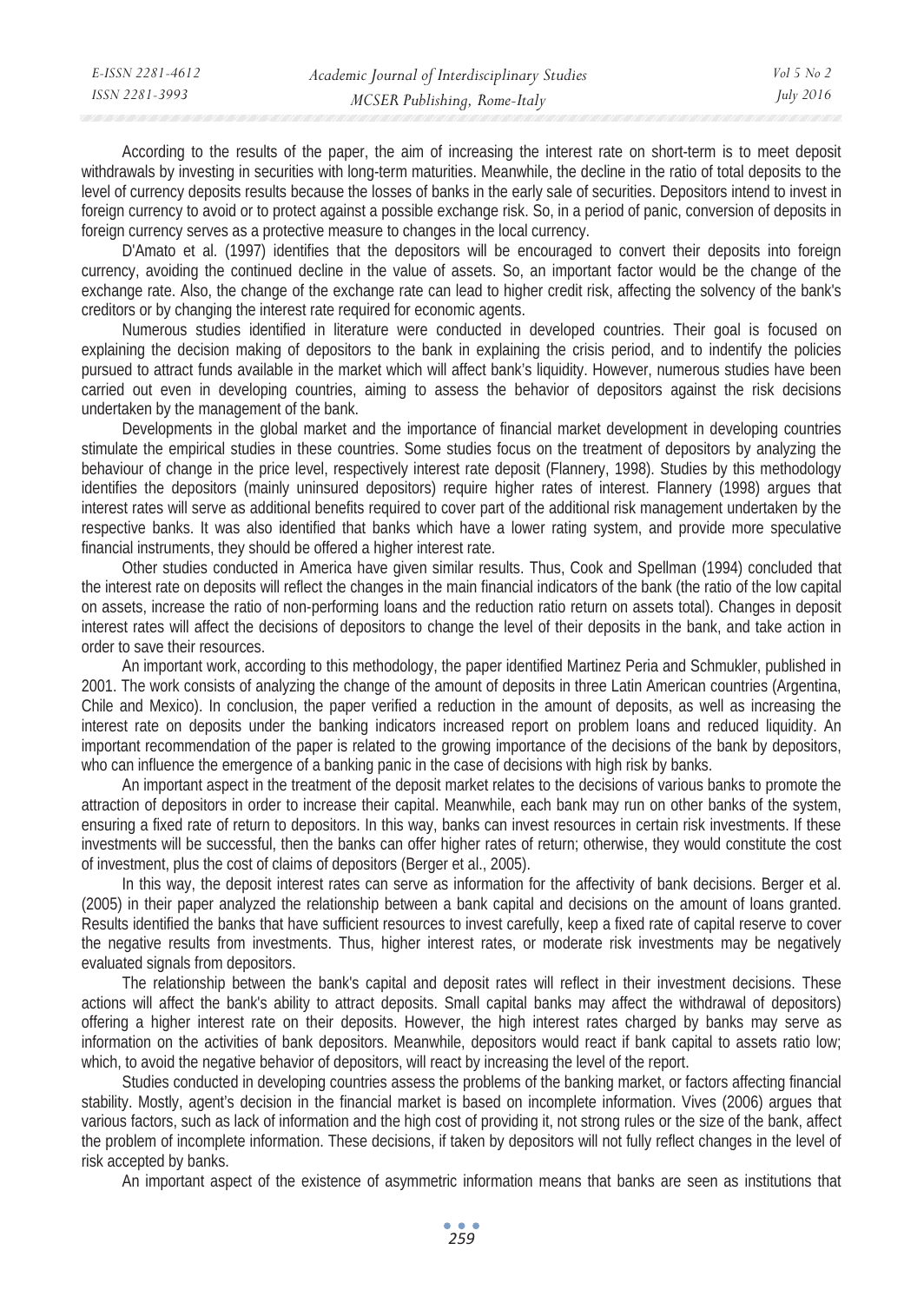| E-ISSN 2281-4612 | Academic Journal of Interdisciplinary Studies | Vol 5 No 2       |
|------------------|-----------------------------------------------|------------------|
| ISSN 2281-3993   | MCSER Publishing, Rome-Italy                  | <i>July 2016</i> |

focus on providing security. According to this view, the role of banks is to provide valuable services, such as by depositors to preserve their deposits, as by creditors to bring funding opportunities under appropriate financial conditions. So, banks are likely to attract a high level of deposits and to convert them into loans, from which it will provide financial returns with a fixed rate of profit. Based on this assessment, asymmetric information between banks and depositors will be reflected in the monitoring and influencing the decisions of bank management (Kindleberger, 1978).

Demands for more transparency in providing information on the activities of the bank, led to increased attention to the discipline of the market not only in academic studies, but also in policy on the bank's viability. Specifically, market discipline is considered one of the three pillars of the Basel II agreement (Bank for International Settlements, 2003). The purpose of Pillar 3, according to BIS (2013, p 154), is "*to ensure that market discipline meet minimum capital requirements* (Pillar 1-Top) *and through the review process management* (Pillar 2nd )".

In conclusion, the relationship between depositors and banks is a mutually beneficial relationship. The importance of this relationship will be expressed in the case of a potential crisis to a bank, where depositors reliability is a promoter element of improved financial ratios. This behavior will affect the promotion or slowing down the action of other depositors, according to the adhesive effect of their behaviour (Kindleberger, 1978).

## **3. A Brief Review of the Developments in the Domestic Banking System**

Historical developments in changing the structure of banks in the banking system, implemented in order to create a financial stability in the country. Creating a situation of instability (global financial crisis of 2008) could affect not only the banking sector but also other sectors of the economy. In this context the role of stability is an important issue of a country's economic performance.

Bank of Albania, as the central bank, urged implementation of a series of policies aimed at normalizing the situation. Policies have to the control the activity of each bank and short-term financing at low cost and to avoid the problem of liquidity. Other policies related to changes in interest rates on borrowing for banks, or change the required reserve ratio. These policies, in general, has affected the performance of the banking system towards increased sustainability.

A valid policy is the increased cooperation with the Central Bank in the market agents themselves. This relationship can be created by increasing public communication by the bank, as well as initiatives for their financial education. Such behavior increases the transparency of the bank, as well as agents to enhance the credibility of the entire banking system. During 2008, the Central Bank conducted a series of seminars in different districts topic "*Central Bank in everyday life*" (p 139).

In this way, public information on banking products is a policy worth the financial risk management. Also, this situation will be a positive impact on the decision of depositors for placing their funds in the banking system, analyzing interest rates and exchange rates in the future. In this way, the main factors affecting the performance level of deposits are (Sheqeri and Abazi, 2000, p 274): a) the level of interest on deposits in domestic and foreign currency; b) the level of inflation; c) financial stability in the country; and d) changes in foreign exchange rates; etc.

Negative developments in the financial markets after 2008 contributed to the emergence of liquidity problems for the banks of the second level. In this way, the intervention of the Bank of Albania was a necessary alternative for improving the situation. In this way, the Central Bank has chosen a policy that offers lower interest rates based on the aim of increasing domestic demand for money. Base interest rate decreased to 5.0% in 2010, which represents the lowest historical rate until that time (the Bank of Albania, 2010, p 36). Meanwhile, long-term rates on loans have remained high due to higher risk premiums charged by banks.

Meanwhile, banks aim to increase interest rates on deposits in foreign currency, in order to provide sufficient resources to finance the business sector credit. But, over periods of such a policy was not very positive, due to the reduction of credit quality in the country; and the presence of foreign currency loans associated with uncertainty about exchange rate volatility. So, financial developments constitute cost for banks and uncertainty for depositors.

The chart below shows the trend growth rate of 12-month deposits. In the graph are identified deposits by three main currencies in the domestic banking system, which are: USD, Euro and Lek. It is noted that after 2005, the performance of interest rates continued to rise until 2008. The performance of interest rates has a direct impact on the positive performance of total deposits.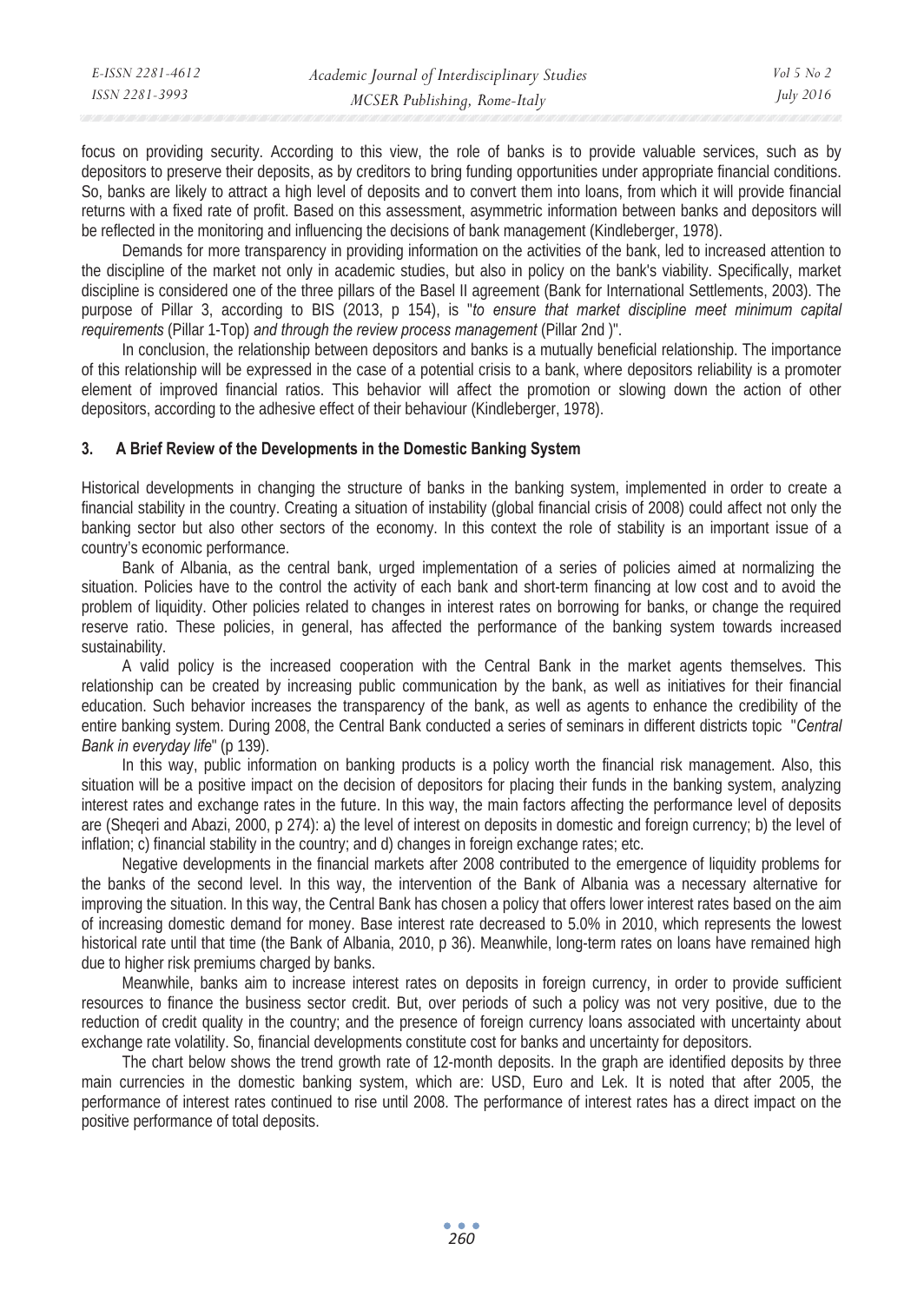

**Graph 1:** Interest rate on the average 12-month deposits in 2004-2014. Source: Bank of Albania (2005-2014).

Meanwhile, developments in the international market have contributed to the progress of economic indicators in the banking market. It is noted that deposit rates have been reduced at the end of 2008. The higher interest rates now would constitute a cost for the banks, resulting in the increase of insecurity in their payment in the future.

Finding themselves in such a situation, it was necessary the intervention of the central bank. Some policies will correlate with rising interest rates, measures to increase liquidity for banks, as well as in increasing the confidence of agents on the performance of the financial system. Improving regulation and increased supervision over the bank's operations contributed positively to creating a new level of sustainability in the country.

During 2005-2007 the stock of deposits in the banking system has suffered a significant growth. While in the next two years, he has slowed down his. The main factors related to the decrease of the activity in this period due to the impact of the global crisis, fueling the growth of attractiveness of a portion of deposits in the three month period. In continuation, the ratio of deposits to GDP is rising, but in 2013 another facing a slowdown



**Graph 2:** Performance of the deposits ratio to GDP. Source: Bank of Albania (2013).

Meanwhile, an important aspect of the impact of the situation created was to increase the level of foreign currency deposits. Such an event is influenced by numerous factors, such as high interest rates on deposits in value because banks were seeking resources to finance the foreign currency loan applications from new businesses; protection from fluctuations in foreign currency exchange rates compared to the national currency, etc. The chart below shows the trend of changing the structure of deposits in the period 2005-2014. It is noted that after 2008 the level of foreign currency deposits has been increasing rapidly. Thus, in 2013 the deposits in domestic households make up 53% of total deposits, while foreign currency account for 46% (40% in euros, 6% in USD and other currencies 1%).



**Graph 3:** Dynamics of deposits in domestic and foreign currency.

An important issue of the banking system in Albania has been the level of deposit concentration in some major banks. So, in 2014 two large banks control about 45% of the deposit market. Such an indicator is also reflected in the value of Herdinahl Index, which in 2014 was 0.14 by presenting a moderately concentrated market.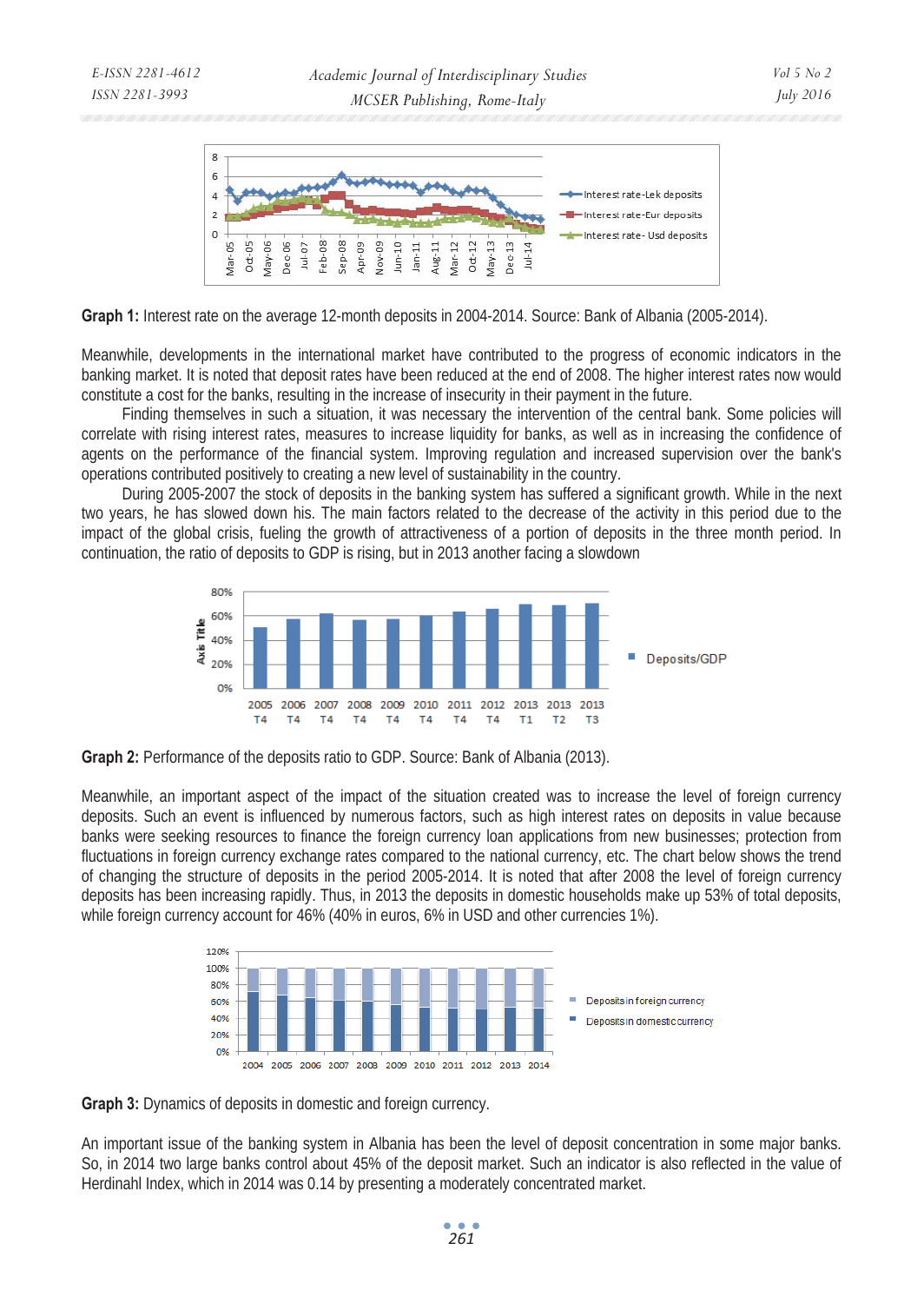### **4. Data and Methodology**

#### *4.1 Methodology*

The primary objective of this study is to identify and evaluate an econometric model to assess the links between dependent and independent variables. Primary data in this study are derived from secondary sources, mainly identified from annual reports and statistics published by the Bank of Albania, the audited reports of banks and by INSTAT.

The data used are based on three-month period for banks operating in the banking system in Albania in the period identified. Data collected include the period under study by the first quarter of 2005 to the last quarter of 2014. Data are collected for all banks in the banking system in Albania. The choice of variables in this work is influenced by the approach applied in several other works. Thus, this approach means taking the relevant data for a long period of time, giving the opportunity to evaluate their performance in the period studied (Brooks, 2008).

After setting the equation econometric data will be tested to evaluate the link between them. Test data will be explained on the hypothesis raised by the target-oriented information from the data included in the study. They will be processed with statistical program SPSS 20.0. Thus, the dependent variable is the performance of the deposits, while independent variables are interest rates of foreign currency deposits, interest rates of domestic currency deposits and the level of GDP.

The interest rate is an important variable which assesses effectively of the bank's management decisions, assessing the profitability of some banks comes from the difference between incomes on lending and interest expenses on storage of deposits. Barajas and Steiner (2000) argue that the interest rate change will affect the performance of deposits. In this way, banks will affect the delivery of higher rates of interest to bring more deposits, boosting their level of liquidity. So, in the case of a low rate of deposits, depositors will aim to reduce the level of deposits or performance of new deposits to be lower in subsequent periods.

Depending on the currency of income, depositors can evaluate which deposits offer a higher rate of return, by modifying their behavior. In this study, the behavior of depositors is estimated by studying the relationship between interest rates on deposits compared the performance of total deposits. So, the study of factors that influence the choice between foreign currency deposits are not the focus of this study. The reaction to the interest rate will be expressed as a function of the final values of the variables in the three-month period.

So, study the performance model of the deposit will be such:

## $Y_{i,t} = \alpha_i + \beta X_{i,t} + \mu_{i,t}$

Where: **i** - The number of banks throughout the study period **t** (2005-2014);

 $Y_{i,t}$  - The level of deposits in the banking system during the period t;

X<sub>i,t</sub> - Interest rates in the banking system during the period **t**; and, GBP performance during the period **t**;

In this way, this study relies on the establishment of several key assumptions which are expected to be confirmed by linear regression model. Meanwhile, the null hypothesis (H0) will be of the form: none of macroeconomic variables and bank identified will affect the performance of deposits in different periods of time. While alternative hypothesis (Ha) will be final, at least one of the macroeconomic variables affect the performance or bank deposits identified periods, respectively in normal period and the period of crisis.

Hypothesis:

H0: The interest rate has no effect on the level of deposits;

H1: The interest rate has an impact on the level of deposits;

H0: GDP growth has no impact on the level of deposits;

H1: GDP growth has an impact on the level of deposits.

### *4.2 Data sources*

Identified data are based on time series, to evaluate the deposit series of indicators during the study. They are presented in the form of quarterly from 2005 - 2014. Meanwhile, global financial developments after 2008 affected the performance of several variables. The degree of impact of the crisis will be reflected in the relevant coefficients value of independent variables.

Using quarterly time series helps improve the study of the effect of independent variables in the performance level of deposits in the entire banking system. Thus, the data obtained in shorter periods impact on increasing the number of observations and can explain better the effects on variables. The research model is built based on secondary research,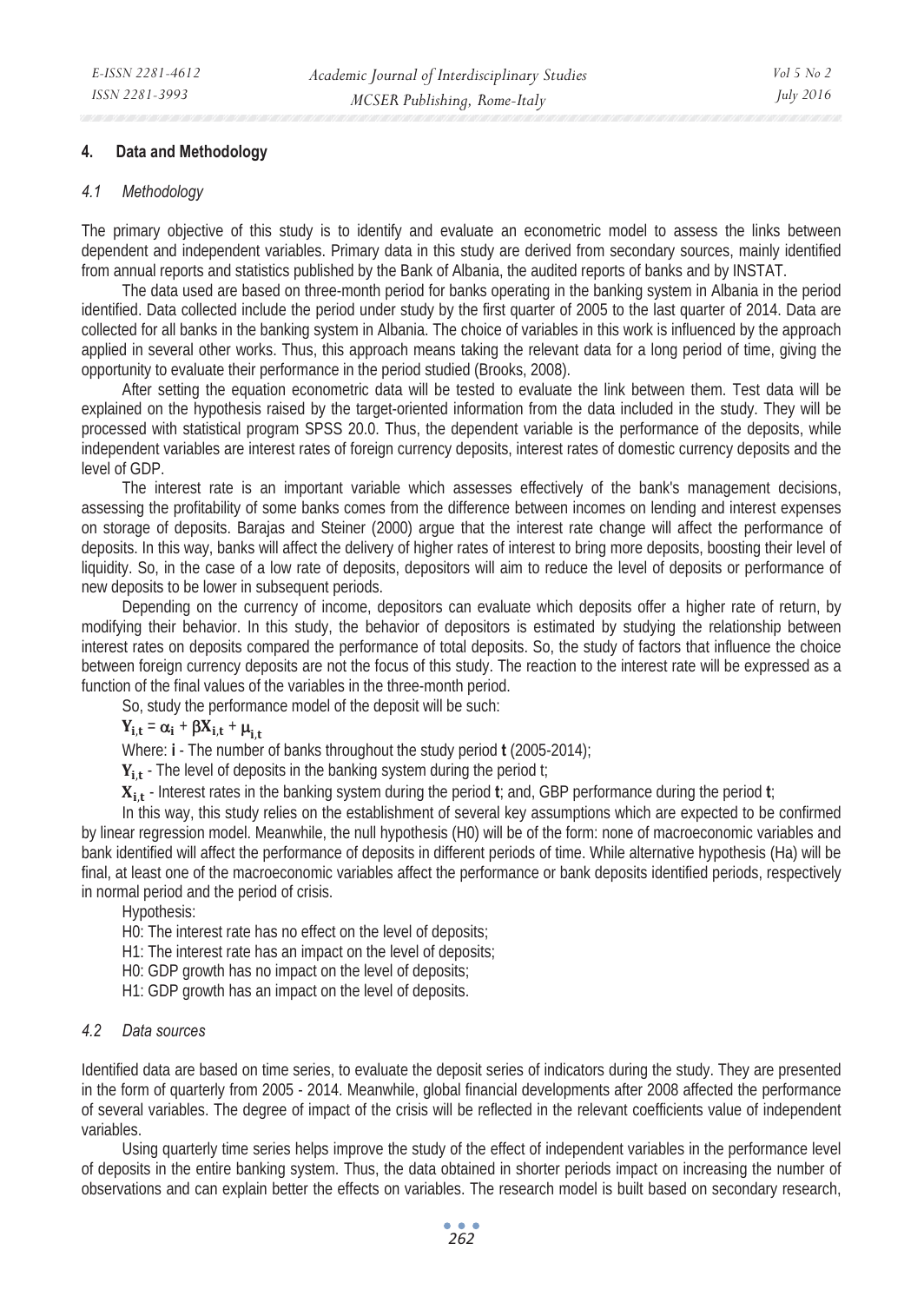| E-ISSN 2281-4612 | Academic Journal of Interdisciplinary Studies | <i>Vol</i> 5 No 2 |
|------------------|-----------------------------------------------|-------------------|
| ISSN 2281-3993   | MCSER Publishing, Rome-Italy                  | July 2016         |

which according to Creswell (2007) means a re-analysis of previous research works on the purpose of the relevant topic. The choice of variables must have a strong theoretical base, which can be achieved through the identification of empirical studies. In this way, the results generated will be reasoned and statistically significant.

The key data are identified in official publications in the Bank of Albania and the Institute of Statistics (INSTAT). Getting data from official reports, affects the availability of a high level of confidence in them. So, since the data are public and verified, they can be accessed in a second moment and the results will be similar.

## **5. Empirical Results**

Identified data are processed by the statistical program SPSS 20.0. Initially, the relevant tests have been developed for evaluation of variables and construction of the final model of linear equation. Relevant tests identified are: the test of autocorrelation and multicollinearity test.

Multicolinearity test serves to evaluate the linear relationship between the variables. A suitable method is to perform a VIF test, to assess the results generated on the connection variables. If the index value is greater than 10, it is estimated that variable has a high colinearity, suggesting his departure from the model. The result of VIF values are shown in table 1, which suggests that multicolinearity does not exist.

Autocorrelation is tested by Durbin-Watson test. Autocorrelation in the regression analysis is related to the presence of the correlation between accidental errors; that is, the assumption is that the value of the accidental error for one observation is not correlated to the value of the accidental error for any other observation.

Meanwhile, the relevant test values shall conform to the identified level of reliability, to discuss the event that positive autocorrelation. In other words, the test values will vary in a particular segment based on the percentage of reliability. Thus, the 95% confidence level test values fluctuate DWL (lower) = 1.34 and DWu (upper) = 1,66. Durbin-Watson test The Durbin-Watson test is the most popular test used for testing of autocorrelation at the first level. The Durbin-Watson statistic value for variables is 1.414. The result suggest that positive autocorrelation is not significant and to continue with data analysis.

## *5.1 Linear regression model results*

In this section will appear relevant results of linear regression model (OLS), testing the identified factors and their impact on final performance level of deposits in the banking system. The data were tested by means of statistical program SPSS 20.0.

Thus, the final econometric model identified to analyse level of deposits appear in this form:

 **Deposits**<sub>it</sub> = 7.881<sub>it</sub> - 0.03<sub>1</sub> \* Int on Lek deposists<sub>it</sub> + 0.054<sub>2</sub> Int on Eur deposists<sub>it</sub> +  $1.614_3*$  GDP<sub>it</sub>

The following will appear statistical tables of results in total deposits. It is noted that the variables involved in the study may explain about 96.5% of deposits in years 2005-2014. Also, Anova test evaluates whether the model is statistically significant. Fisher's F value is 333. 524, more than critical F= 2,047, estimating that the model is statistically significant.

#### **Model Summaryb**

| Model |      | Square | $\sim$<br><br>Square<br>Adiusteo | -<br>Std<br>$•$ the $\cdot$<br>∴stimate<br>0t<br>rror<br><b>.</b> | n-Watson<br>Jurbin |
|-------|------|--------|----------------------------------|-------------------------------------------------------------------|--------------------|
|       | 982ª | 965    | 062<br>.7 U Z                    | ∩ว⊾ถว<br>UZJYZ                                                    | $\overline{A}$     |

a. Predictors: (Constant), log\_GDP, Interest rate on lek deposits, Interest rate on currency deposits

b. Dependent Variable: log\_deposits

**ANOVAa**

| Model      | Sum of Squares | df          | Mean Square |         | Sia. |
|------------|----------------|-------------|-------------|---------|------|
| Regression | $-10$          | $\sim$<br>J | 224         | 333.524 | 000b |
| Residual   | .024           | 36          | .001        |         |      |
| otal       | .696           | 39          |             |         |      |

a. Dependent Variable: log\_deposits

b. Predictors: (Constant), log\_GDP, Interest rate on lek deposits, interest rate on currency deposits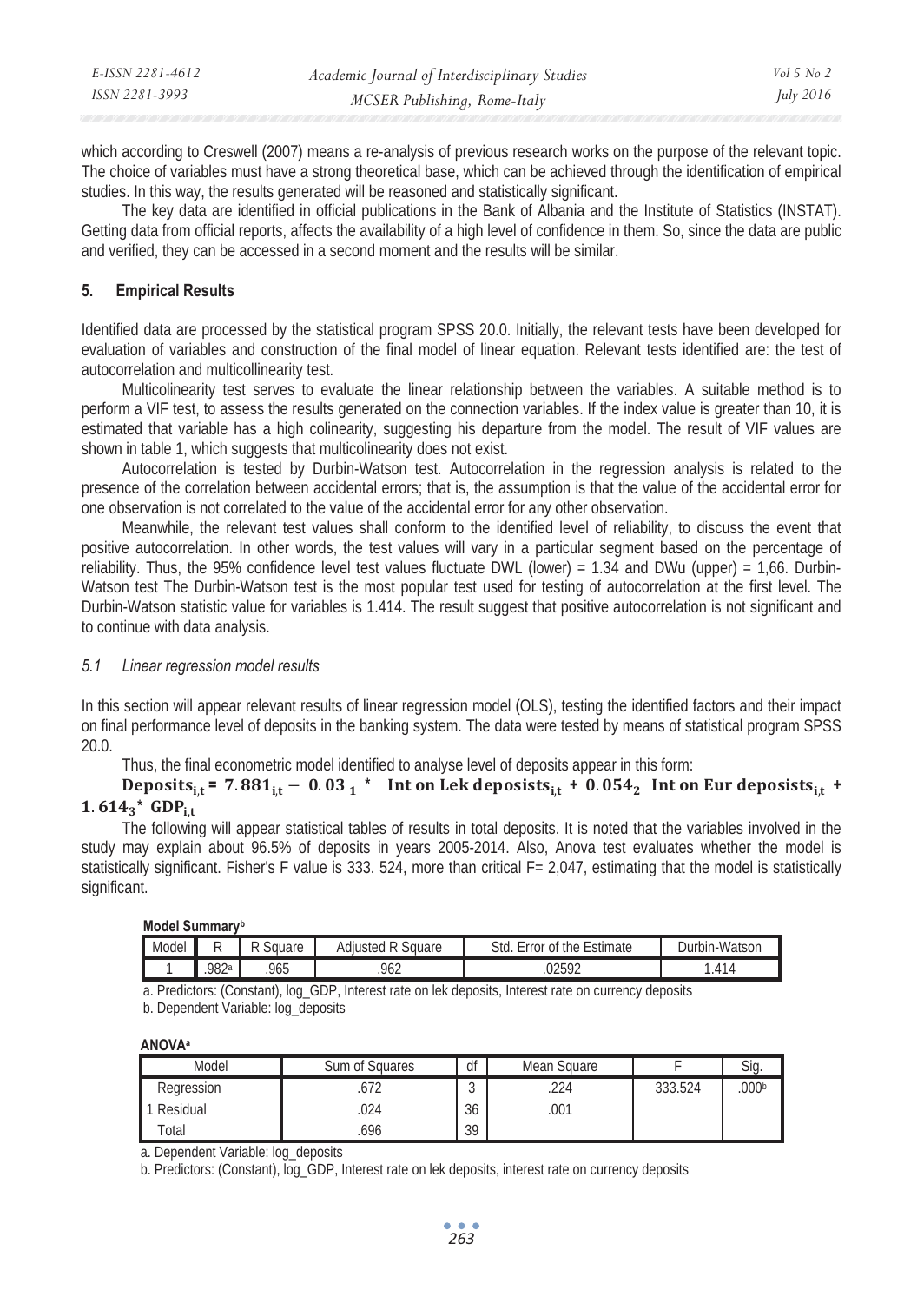#### **Coefficientsa**

| Model                              | Unstandardized Coefficients Standardized Coefficients |            |        |               |      | <b>Collinearity Statistics</b> |       |
|------------------------------------|-------------------------------------------------------|------------|--------|---------------|------|--------------------------------|-------|
|                                    |                                                       | Std. Error | Beta   |               | Sig. | <b>Olerance</b>                | VIF   |
| (Constant)                         | 7.881                                                 | .658       |        | 11.975.000    |      |                                |       |
| $1log_GDP$                         | 1.614                                                 | .054       | 1.042  | 29.725.000    |      | 786                            | 1.273 |
| Interest rate on lek deposits      | $-.030$                                               | .005       | $-265$ | $-5.515$ .000 |      | .418                           | 2.390 |
| Interest rate on currency deposits | .054                                                  | .009       | .328   | 6.322 .000    |      | .358                           | 2.792 |

a. Dependent Variable: log\_deposits

The results generated from the linear regression shows that all of three have impact in level of deposits and they are statistically significant. It is noted that the variable "interest rates for deposits in domestic currency" has a negative impact, while the other two variables have a positive impact in dependent variable. Such behavior can be explained by the fact that the level of deposits in domestic currency had declined in this period, as a result of the continuous increase of the deposits in foreign currency. So, the research confirms that interest rates on foreign currency deposits have had greater impact on the behavior of depositors to save their own funds.

Meanwhile, in the following table are presented in summary which of the hypotheses raised in the case confirmed the level of total deposits.

**Table 2:** Summary of the study hypotheses for depended variable total deposits

| <b>Hypothesis</b>                                                               | Decision* | Impact          |
|---------------------------------------------------------------------------------|-----------|-----------------|
| 1: The interest rate has an impact on the level of deposits (domestic currency) | Accepted  | <b>Negative</b> |
| 1: The interest rate has an impact on the level of deposits (Foreign currency)  | Accepted  | Positive        |
| 2: GDP growth has an impact on the level of deposits                            | Accepted  | <b>Positive</b> |

\* Hypothesis is accepted if the value of p is less than 0.05, for each variable.

Also, testing is conducted by identifying as dependent variable deposits in foreign currency. Statistical tests tables are presented in Appendix A. It is noted that the results are similar when as dependent variable was the level of deposits in total. Such behavior confirms the importance of foreign currency deposits in the period under study in Albania.

## **6. Discussion of Results**

The results of the paper have identified significant results for deposits in the banking sector in Albania in the years 2005- 2014. The study has analyzed the evolution of the relationship between the deposits and interest rates. Meanwhile, an important variable is included in the model and the level of GDP over the years. The idea is to express the linear equation if in different periods of growth and change in interest rates will affect the change of the deposits in the banking sector. Meanwhile, the model can explain about 96.2% of the level of deposits.

Historical development of the banking sector suggests that banks offer higher rates of interest for deposits in foreign currency, in order to provide funds for financing requests for funds in foreign currency to the business sector. It is noted that the level of deposits in foreign currency has been increasing over the years. However, D'Amato et al. (1997) argue that the conversion of foreign currency deposits will contribute to increasing the risk undertaken by the bank's management, mainly to credit risk or exchange rates.

Well, the evidence suggests that after 2008 the banks started to have problems with liquidity as a result of the financial problems of many businesses. Such behavior has affected the performance of the loans, which have affected results also in the interest rates for deposit-taking banks, which require them low cost. In other words, interest rates can serve as information for decisions undertaken by banks (Flannery, 1998).

However, analysis of the impact of interest rates requires more detailed studies in developing countries. Such reasoning is based on the fact that the complete lack of information on banking activity and the products they offer. In this way, interest rates do not provide complete information on the progress of the deposits (Vives, 2006).

## **7. Conclusion**

In this paper is discussed the impact of interest rates on the progress of the deposits in the banking system in Albania in the period 2005-2014. Research suggests that interest rates are not determined randomly, but they express (so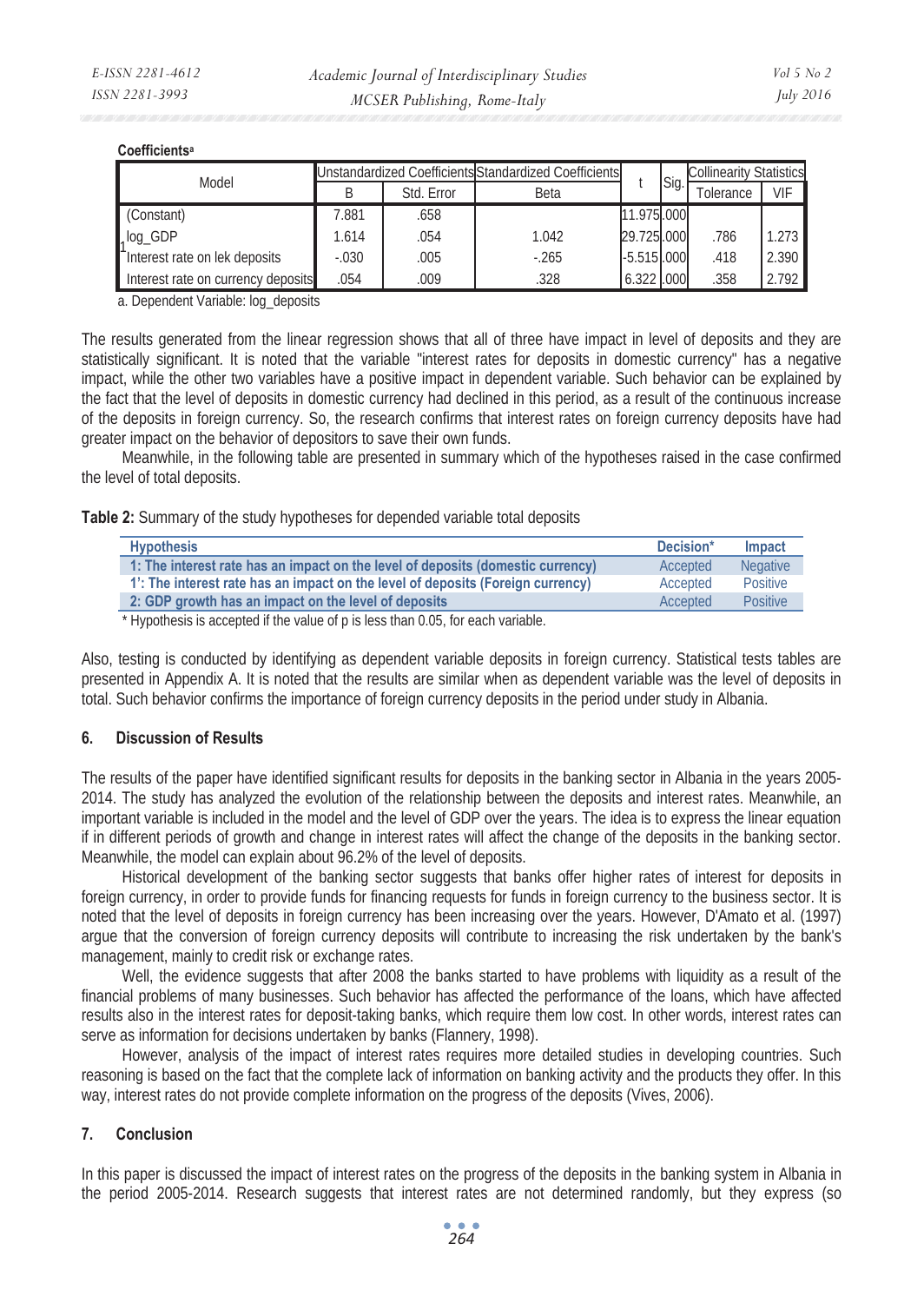| E-ISSN 2281-4612 | Academic Journal of Interdisciplinary Studies | Vol 5 No 2 |
|------------------|-----------------------------------------------|------------|
| ISSN 2281-3993   | MCSER Publishing, Rome-Italy                  | July 2016  |

incomplete) the level of risk undertaken by the bank management. In this way, the study of changes in interest rates is important to assess the future behavior of economic agents.

One of the important issues to be discussed is the impact of interest rates is not easy to be analyzed in developing countries. A number of factors, such as: the characteristics of the banking system in developing countries, the characteristics of depositors, expectations for the future of the economy etc., make it difficulty to understanding the relationship between interest rates and changes in the level of deposits (Iyer and Puri, 2007).

Also, the banking system in developing countries is characterized by a high degree of concentration of deposits in some major banks. This situation affects the behaviors of depositors. Meanwhile, the cost of changing banks is high in developing countries, affecting the performance of the deposits structure (Kemplerer, 1987). Meanwhile, this structure can be used as a method from Central Bank to ensure financial stability in the country.

Global developments have affected the banking system of each country, whether belonging to the developed countries or developing countries. This situation has led to an increased role of the authorities responsible for maintaining stability, resulting in taking appropriate policies for the management of negative situations. Thus, an important issue is based on increasing the level of transparency of information on activities and banking products. Such a policy will help in analyzing situations and making reasonable decisions (BIS, 2003).

In the end, the relationship between depositors and the bank is a mutually important and profitable relationship. In this way, the banking system needs to appear as credible at economic agents. In such situations, the management of financial stability is easier in a country.

#### **References**

Bank for International Settlements, (2003). *The New Basel Capital Accord*. Basel: Bank for International Settlements. Banka e Shqiperisë, Raporti Vjetor, vitet 2005 – 2014.

- Barajas A., Steiner R. (2000), *Depositor behavior and market discipline in Colombia*, IMF Working Paper, No. WP/00/214
- Berger, A., Espinosa-Vega, M., Frame, S. and Miller, N. (2005). *Debt maturity, risk and asymetric information*. IMF working paper.
- Brooks, C. (2008). *Introductory Econometrics for Finance* (second edition.) New York: Cambridge University Press.
- Cook, D and L Spellman (1994): "Repudiation risk and restitution costs: toward understanding premiums on insured deposits", Journal of Money, Credit and Banking, vol 26, no 3, pp 439–59.
- Creswell, J.W. (2007). Qualitative inquiry & research design: choosing among five approaches, 2<sup>nd</sup> edition, Sage Publications, Thousand Oaks.
- D'Amato, L., Grubisic, E. and Powell, A. (1997). *Contagion, Banks Fundamentals or Macroeconomics Shock? An Empirical Analysis of the Argentine 1995 Banking Problems*. Working Paper Number 2, Central Bank of Argentina.
- Diamond, D., and Dybvig, P. (1983). *Bank Runs, Liquidity, and Deposit Insurance*. Journal of Political Economy 91 (June): 401–19.
- Flannery, Mark J., (1998). *Using Market Information in Prudential Bank Supervision: A Review of the U.S. Empirical Evidence*. Journal of Money, Credit and Banking, Vol. 30; pp. 273 305.
- Iyer, R., and Puri, M. (2007). *Undërstanding Bank Runs: The Importance of Depositor-Bank Relationships and Networks*. Working paper, University of Amsterdam.

Kindleberger, C. P., 1978. *Manias, Panics, and Crashes: A History of Financial Crises.* New York: John Wiley and Sons. 2005 edition by C.P. Kindleberger and R.Z. Aliber, New York: Palgrave MacMillan

Klemperer, P. (1987). *Entry deterrence in markets with consumer switching costs*. Economic Journal 97, 99-117

Martinez-Peria M.S.M., and Schmukler S.L. (2001). *Do depositors punish banks for bad behavior?* Market discipline, Deposit insurance, and banking crisis, "The Journal of Finance", Vol. 56, p. 1029-1051.

Sheqeri, S. dhe Abazi, E. (2000). *Depozitat në sistemin bankar në periudhën 1999-2000*. Buletini ekonomik, vëllimi 5 nr 2. Banka e Shqipërisë.

Stiglitz, J. E., and Weiss, A. (1981). *Credit rationing in markets with imperfect information*. American Economic Review 71 (June): 393– 410.

Vives, X. (2006) *Banking and Regulation in Emerging Markets: The Role of External Discipline*. The World Bank Research Observer, 21, 2, 179-206.

Waldo, D.G. (1985). *Bank Runs, the Deposit Currency Ratio and the Interest Rate*. Journal of Monetary Economics, 15, 269-277.